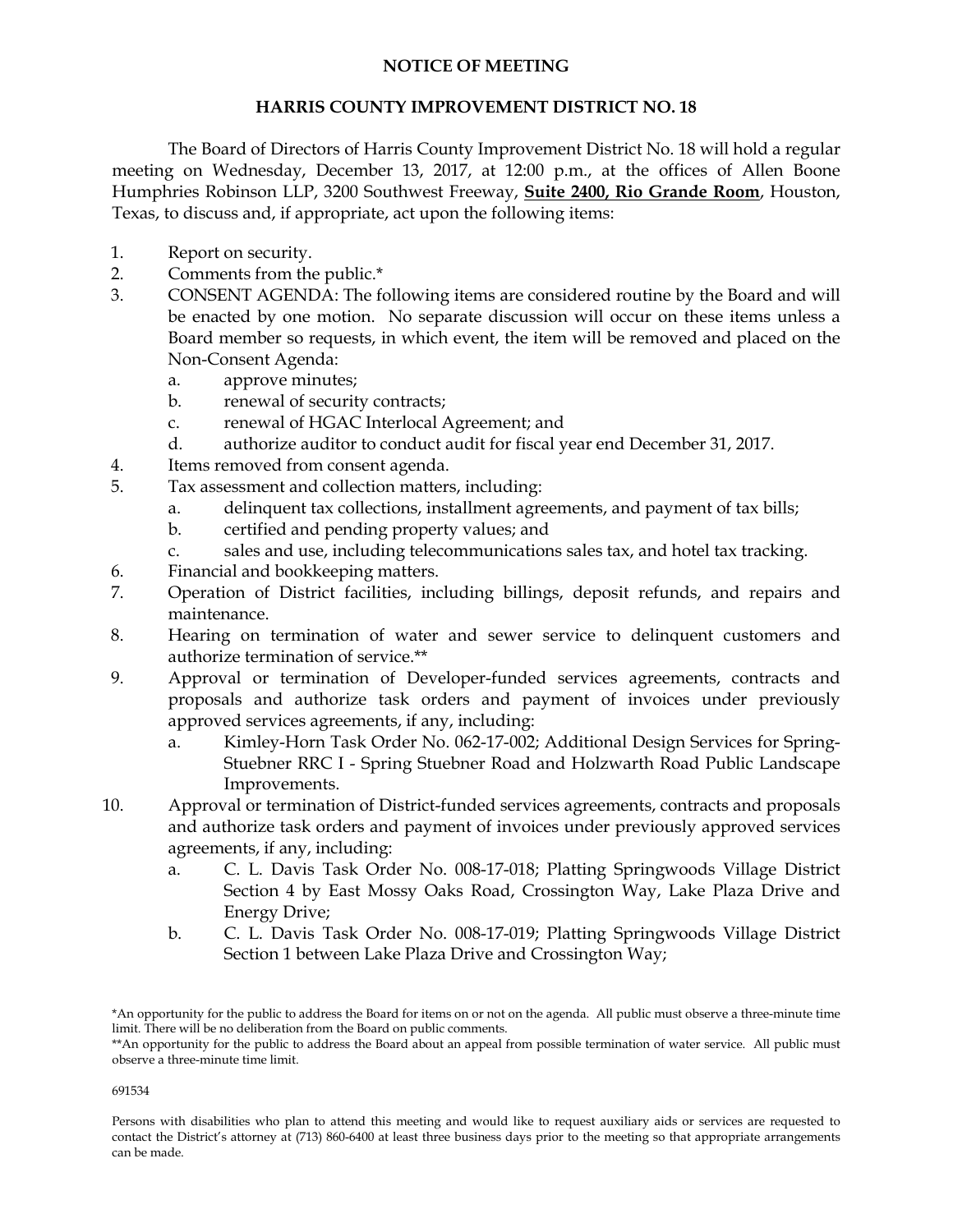- c. C. L. Davis Task Order No. 008-17-020; Design Survey for Lake Plaza Drive and Crossington Way;
- d. C.L. Davis Task Order No. 008-18-001; General Field Land Surveying Services for 2018;
- e. C.L. Davis Task Order No. 008-18-002; Construction Staking for CityPlace Landscape Improvements – Phase II;
- f. Halff Associates; Amend and Restated Task Order No. 064-17-015 Additional design services for CityPlace Roadways - Phase II;
- g. Halff Associates; Amend and Restated Task Order No. 064-17-016 Design services for CityPlace Roadways - Phase III;
- h. Halff Associates Task Order No. 064-18-001; District Engineering Services for 2018;
- i. Halff Associates Task Order No. 064-18-002; Storm Water Quality Permitting Services for 2018;
- j. Halff Associates Task Order No. 064-18-003; Construction Administrative Services for CityPlace Landscape Improvements – Phase II;
- k. Halff Associates Task Order No. 064-18-004; Water Plant Analysis;
- l. Clark Condon Associates Task Order No. 012-18-001; General Landscaping Consulting Services for 2018;
- m. Office of James Burnett Task Order No. 043-18-001; General Landscaping Consulting Services for 2018;
- n. Office of James Burnett Task Order No. 043-18-002; Construction Administrative Services for CityPlace Landscape Improvements – Phase II;
- o. Jones & Carter Task Order No. 021-17-038; additional Construction Management & Inspection Services for Tree Farm Transplanting;
- p. Jones & Carter Task Order No. 021-17-039; additional Construction Management & Inspection Services for Spring Grove Park Enhancements;
- q. Jones & Carter Task Order No. 021-18-001; General Construction Management & Inspection Services for 2018;
- r. Jones & Carter Task Order No. 021-18-002; Storm Water Maintenance Inspection Services for 2018;
- s. Jones & Carter Task Order No. 021-18-003; Design Services for CityPlace Park Drainage Modifications;
- t. Jones & Carter Task Order No. 021-18-004; Construction Management Services for CityPlace Landscape Improvements – Phase II;
- u. Jones & Carter Task Order No. 021-18-005; Construction Management Services for Median Lighting Extensions ;
- v. Tolunay Wong Engineers Task Order No. 046-18-001; Storm Water Construction Materials Testing Services for 2018;
- w. Tolunay Wong Engineers Task Order No. 046-18-002; Construction Materials Testing Services for CityPlace Landscape Improvements – Phase II;
- x. Berg Oliver Associates Task Order No. 004-18-001; General Administrative Services for 2018;
- y. The Broadband Group Task Order No. 041-18-001; Telecommunications Infrastructure and Technology Planning Services for 2018;
- z. Mike Stone & Associates Task Order No. 028-18-001; District Management Services for 2018;
- aa. Binkley & Barfield, Inc. Task Order No. 063-18-001; General Electrical Consulting Services for 2018; and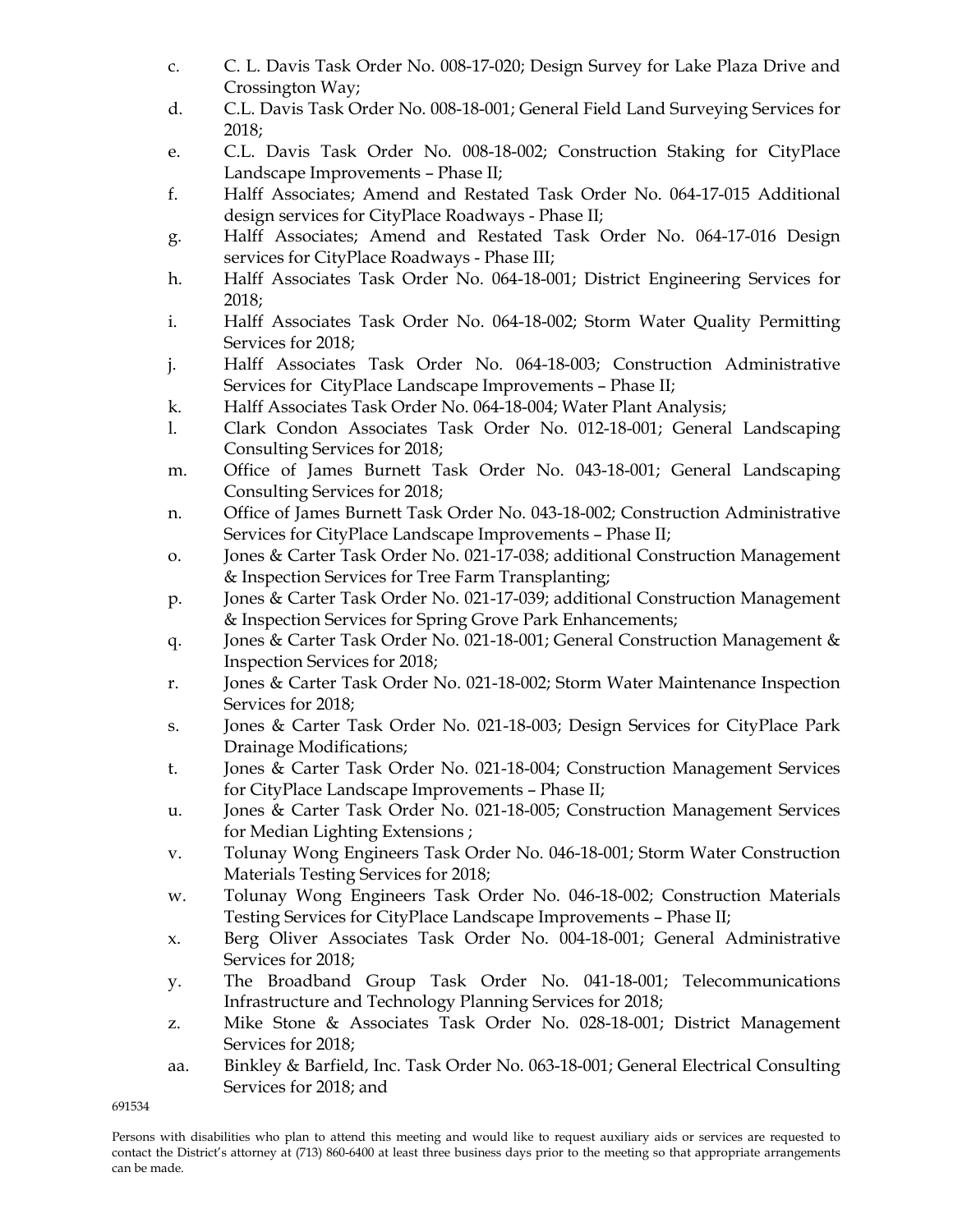- bb. Binkley & Barfield, Inc. Task Order No. 063-18-002; Construction Administrative Services for Median Lighting Extensions.
- 11. Report on development.
- 12. Conveyances relating to District facilities, including abandonment of utility easement (1.7473 acres) and drainage easements (3.9114 acres and 1.5215 acres).
- 13. Engineering matters, including:
	- a. approve plans and specifications and authorize advertisement for bids or solicitation of proposals, if any;
	- b. review bids, award contracts, and approve letter financing agreements if any;
		- i. CityPlace Landscape Improvements Phase II;
		- ii. Median Lighting Extensions;
		- iii. MP Technologies Springwoods Village Manhole Modifications;
	- c. approve pay estimates, change orders, quantity adjustments and final acceptance, and direct engineer to notify insurance company of acceptance, as appropriate, if any;
		- i. Springwoods Village Parkway Median Enhancements Phase II (Jones & Carter/Earth First Landscape);
			- a) Pay Estimate No. 5;
			- b) Quantity Contract Adjustment No. 1 (Final quantity adjustment);
		- ii. Spring Grove Park Enhancements (Jones & Carter/ECB Development);
			- a) Pay Estimate No. 5;
			- b) Quantity Contract Adjustment No. 1 (Final quantity adjustment);
		- iii. CityPlace Park Enhancement (Jones & Carter/MoBill Contractors);
			- a) Pay Estimate No. 4 & Final;
			- b) Quantity Contract Adjustment No. 1 (Final quantity adjustment);
		- iv. CityPlace Roadways Phase I (Jones & Carter/James Construction Group);
			- a) Pay Estimate No. 8;
			- b) Change Order No. 4 ( Sanitary Sewer Modifications);
			- c) Quantity Contract Adjustment No. 6 (Top Soil);
		- v. East Mossy Oaks Road Phase IV (Jones & Carter/Triple B);
			- a) Pay Estimate No. 7;
			- b) Change Order No. 3 (Gates, Curb, & Excavation);
			- c) Quantity Contract Adjustment No. 3 (November quantity adjustments);

# vi. Nature Preserve Playground (Jones & Carter/Brightview Landscape);

- a) Pay Estimate No. 5;
- b) Quantity Contract Adjustment No. 1 (Final quantity adjustment);
- vii. Pedestrian Trails within the Nature Preserve (Jones & Carter/Brightview Landscape)
	- a) Pay Estimate No. 3 & Final;
	- b) Quantity Contract Adjustment No. 1 (Final quantity adjustment);

viii. Spring Stuebner RRC I – Spring Stuebner Road & Holzwarth Road Public Landscape Improvements (Jones & Carter/Texas Wall & Landscape);

- a) Pay Estimate No. 7;
- b) Quantity Contract Adjustment No. 2 (Final quantity adjustment);
- ix. Pedestrian Trails Holzwarth Road Squareabout (Jones & Carter/LN McKean);